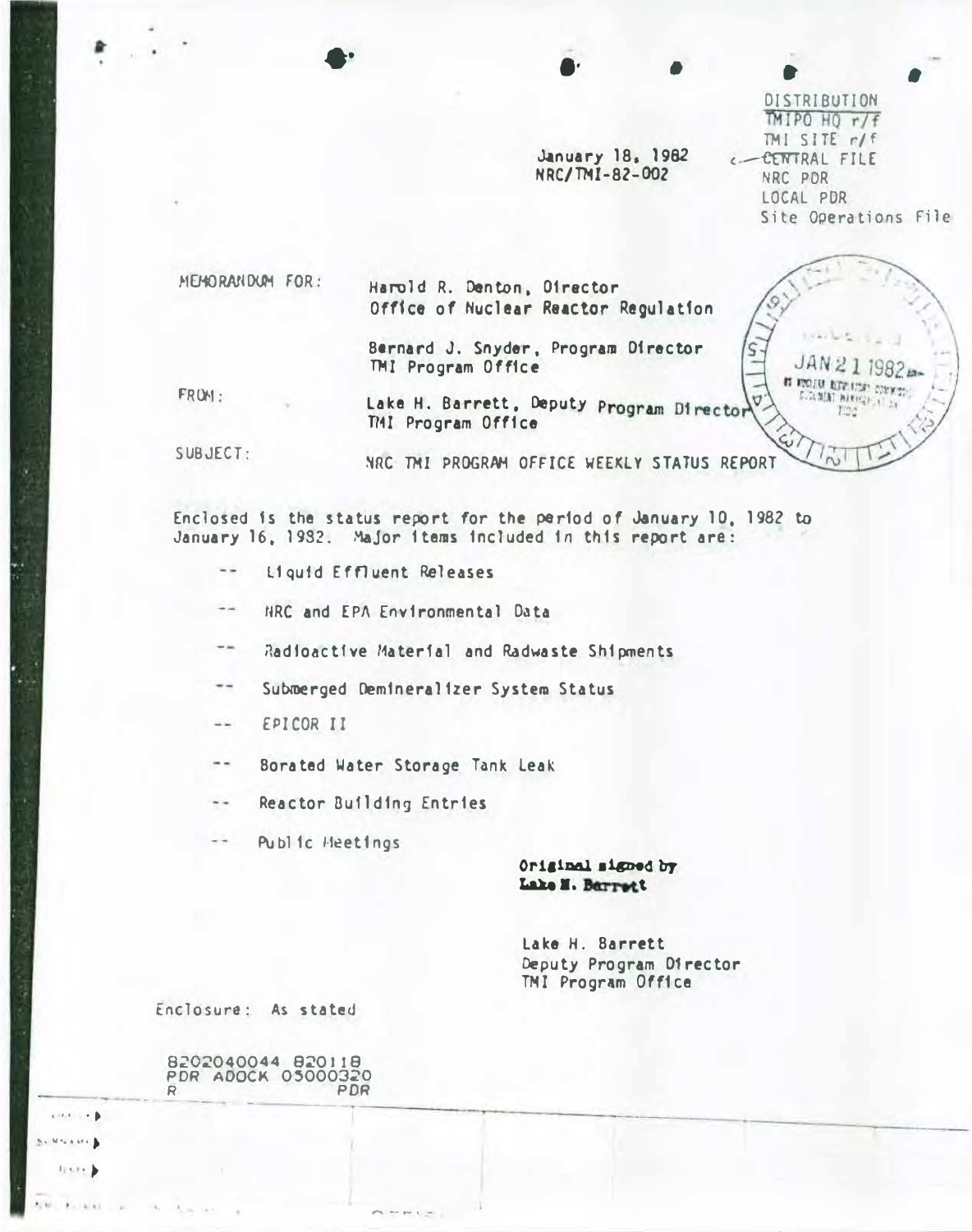Harold R. Denton Bernard J. Snyder

cc w/encl: E00 **OGC** Office Directors Commissioner's Technical Assistants NRR Division Directors NRR A/D's Regional Directors IE Division Directors **TAS** EIS TMI Program Office Staff (15) PHS EPA DOE Projects Br. #2 Chief, DRPI, RI DRPI Chief, RI Public Affairs, RI State Liaison, RI

January 18, 1982

**TMLPO** 

Roblite

 $1/1/\sqrt{3}/82$ 

Fire + TMIPO

 $\cdots$  |/  $1/$  182

Current GKalman/jes

MIPO<br>MShanbaky  $11/5182$ 

MIPO. AFasano  $1/782$ 

 $-2-$ 

**TMIPO** RBellamy  $1/182$ 

LBarrett  $112100$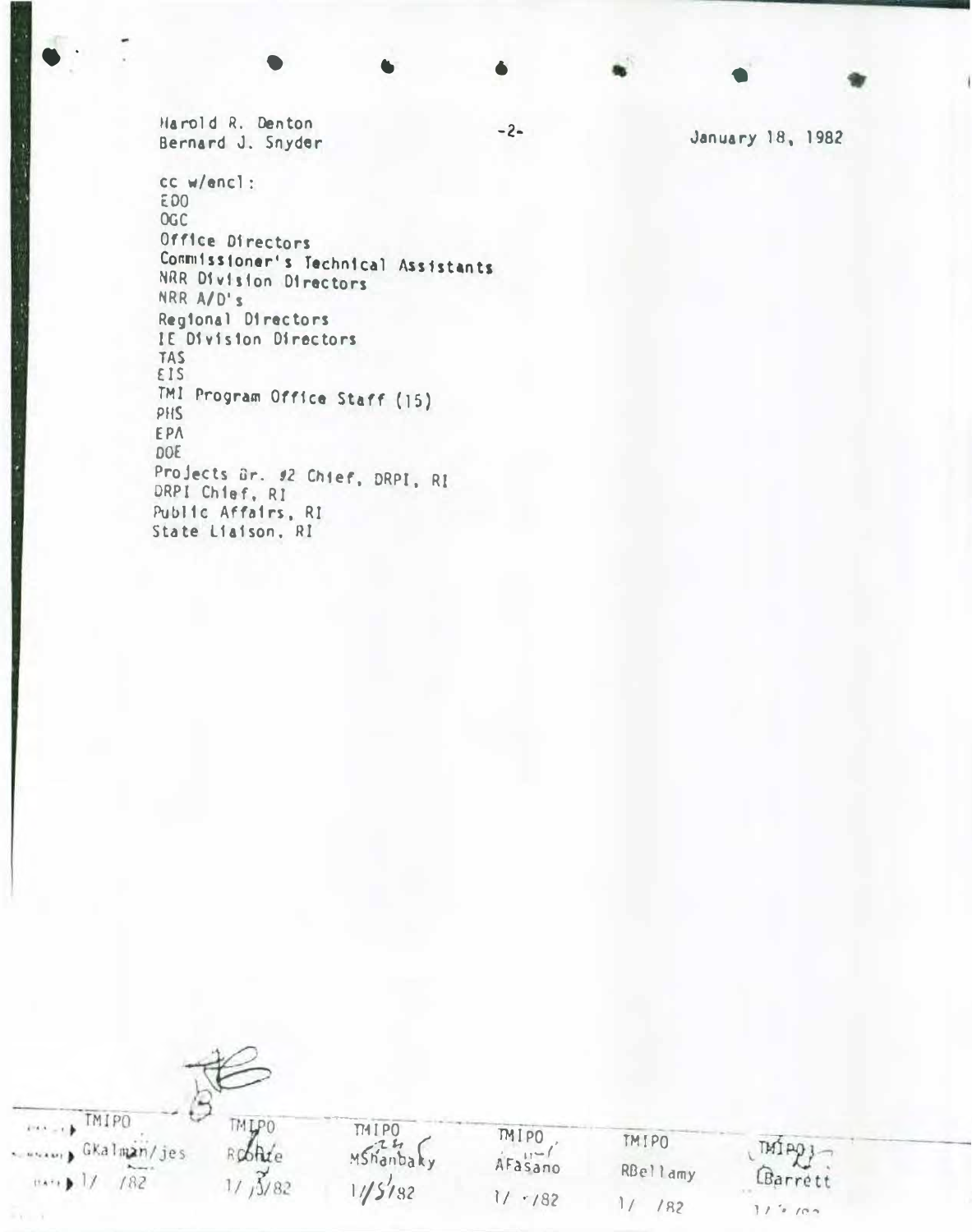### NRC THJ PROGRAM OFFICE WEEKLY STATUS REPORT

January 10, 1982 - January 16, 1982

Plant Status

Core Cooling Mode; Heat transfer from the reactor coolant system (RCS) loops to reactor building ambient.

Available Core Cooling Modes: Decay heat removal systems. Long term cooling "B" {once through steam generator-B).

RCS Pressure Control Mode: Standby pre: sure control (SPC) system.

Backup Pressure Control Modes: Mini decay heat removal (MDHR) system. Decay heat removal (DHR) system.

Major Parameters (as of 0500, January 15, 1982) (approximate values) Average Incore Thennocourles: 106°F Maximum Incore Thermocouple: 135°F

RCS Loop Temperatures:

| Hot Leg        | n<br>99°F | $102$ °F |
|----------------|-----------|----------|
| Cold Leg $(1)$ | 81°F      | 83°F     |
| (2)            | 90°F      | 90°F     |

RCS Pressure: 96 psig

Reactor Building: Temperature: 61°F<br>Water level: Eleva Elevation 285.2 ft.  $(2.7$  ft. from floor) Pressure: -0.2 psiw Airborne Radionuclide Concentrations: 1.6, x 10-6 uCi/cc  $H^3$ (grab sample taken 1/14/82) 4.5 x 10-6 uCi/cc Kr 85 (sample taken 1/�/82)

Effluent and Environmental (Radiological) Information.

l. L1qu1d effluents from the TMI site released to the Susquehanna R1ver after processing, were made within the regulatory limits and in accordance with NRC requirements and City of Lancaster Agreement dated February 27, 1980.

During the period January B. 1982, through January 14, 1982, the effluents contained no detectable radioactivity at the discharge point and 1ndividual effluent sources, which originated within Unit 2, contained no detectable radioactivity.

--- --------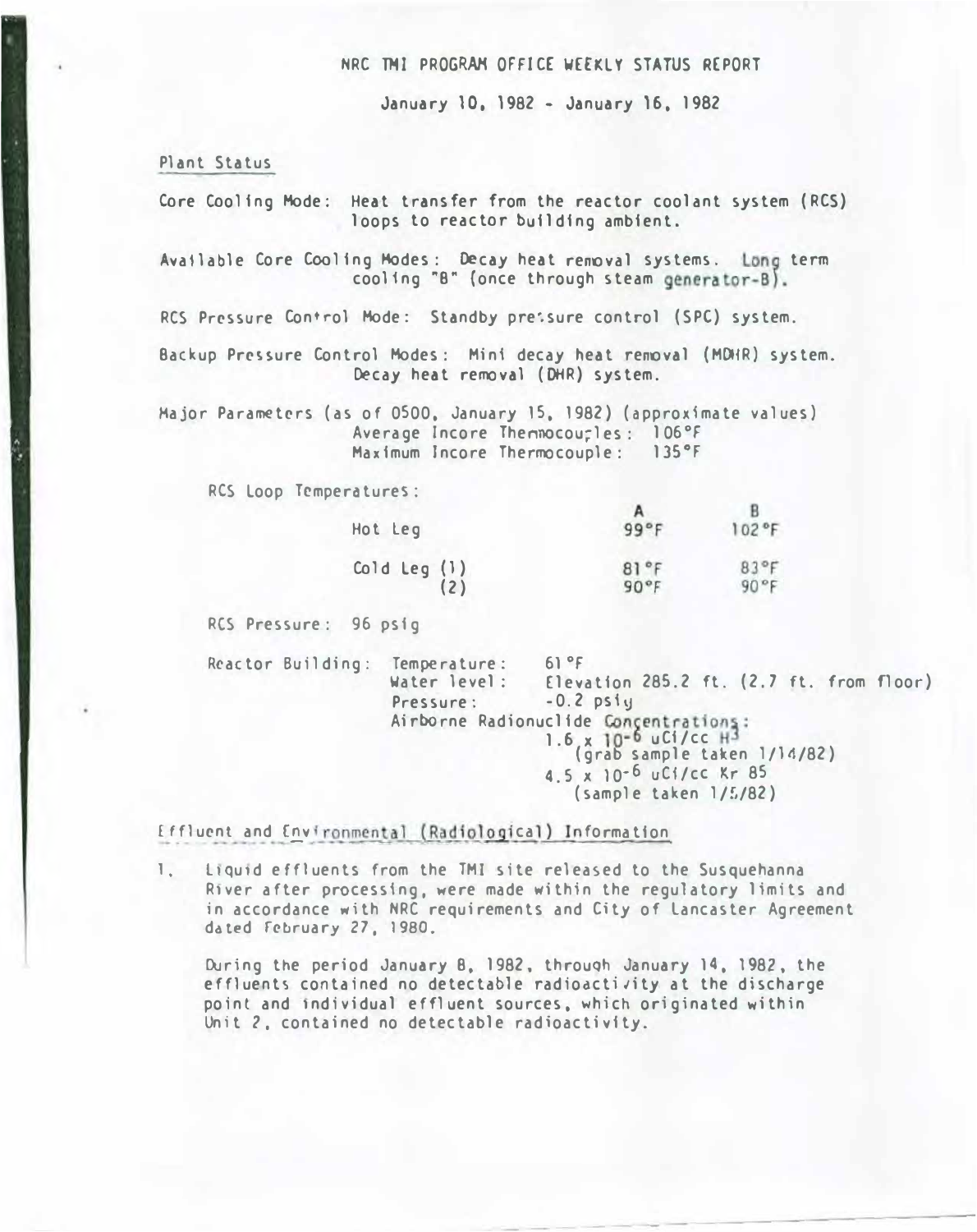#### 2. Environmental Protection Agency (EPA) Environmental Data.

The EPA Middletown Office has not received the analytical results for Kr-85 measurements around the TMI site from the EPA's Counting Laboratory at Las Vegas, Nevada. When these results become available, they �111 be 1ncluded 1n a subsequent report.

. ; I I I

 $\lambda$   $\lambda$ 

.

 $-2-$ 

- No radiation above normally occurring �ckground levels was detected in �ny of the samples col lected from EPA's a1r and gamma rate networks during the period from January 6, 1982 through January 14, 1982.
- 3. NRC Environmental Data. Results from NRC monitoring of the environment around the TMI site were as follows:
	- The following are the NRC a1r sample analytical results for the onstte continuous air sampler:

| Sample | Period                             | $[-13]$ $Cs - 137$<br>$(uCl/cc)$ $(uCl/cc)$ |                       |
|--------|------------------------------------|---------------------------------------------|-----------------------|
| HP-302 | January 6, 1982 - January 13, 1982 |                                             | $5.2$ E-14 $5.2$ E-14 |

4. ticensee Radioactive Material Radwaste Shipments.

No Shipments were made by the licensee during this reporting per i od.

#### Major Activities

'

- 1. Submerged Domineralizer System (SDS). Processing of batch 16 was completed on January 10, 1982. From January 10, 1982, to January 11, 1982, approximately 45,000 gallons of water (batch 17) were transferred from the reactor building sump. The total amount of water transferred from the reactor butlding sump as of January lS, 1982, 1s approximately 445,000 gallons. The SDS will commence processing batch 17 following modification of an underwater tool used to move the SDS vessels from the processing position to underwater storage. The modification is expected to be completed around January 20, 1982. SOS Performance parameters for batch 16 are enclosed.
- 2. EPICOR II. EPICOR II processing of SDS effluent continued this week. The latest performance parameters for EPICOR II are enclosed.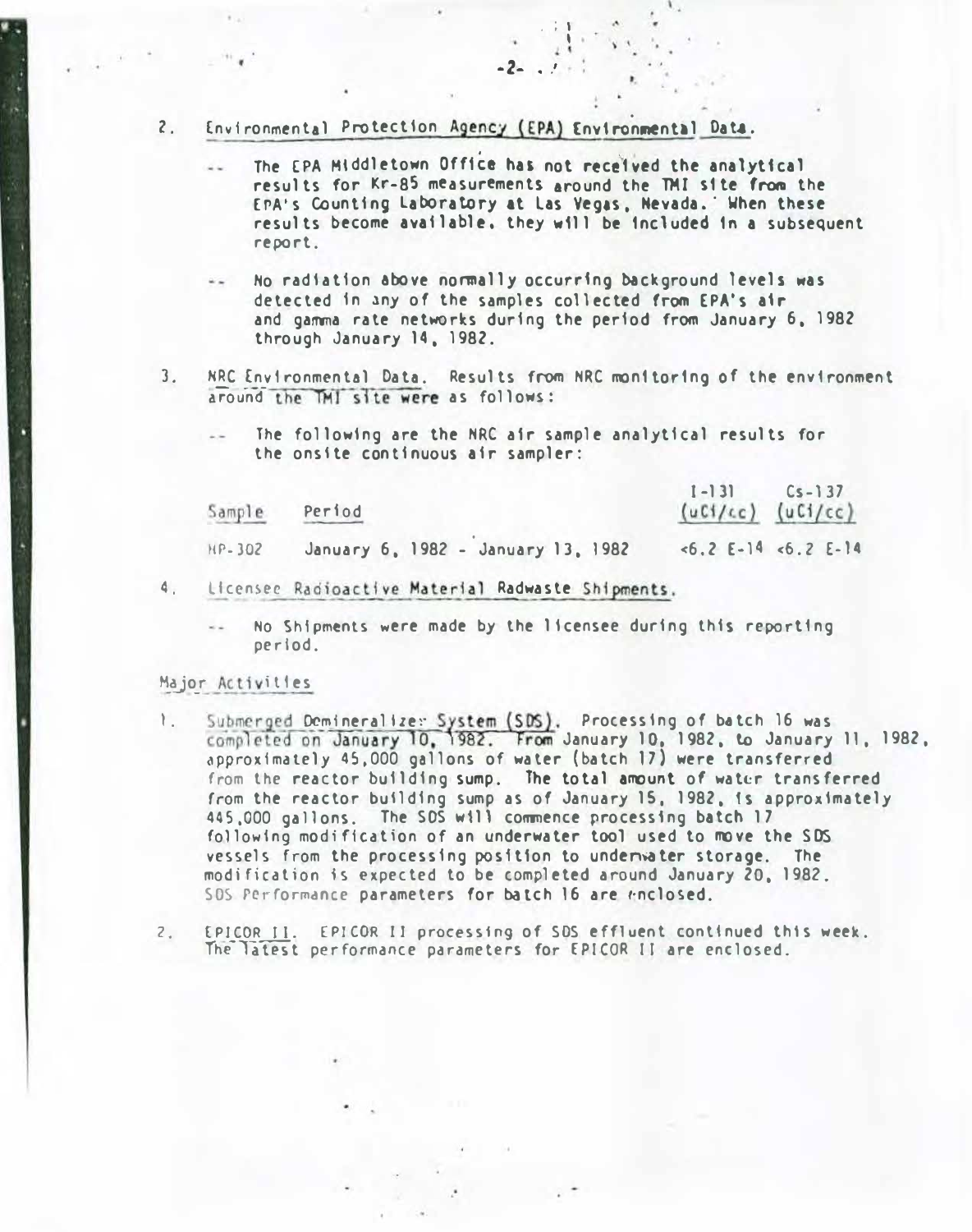3. Borated Water Storage Tank Leak. On Wednesday, January 13, J82, a Teak was discovered from a 3/8 inch instrument line connected to the Borated Water Storage Tank (BWST). It 1s estimated that the leak may have caused as much as SO gallons of radioactive water to leak onto the ground. The tank contained a mixture of pre-accident Unit 2 water, a substantial amount of water transferred from the Unit 1 BWST In March 1979, and some processed auxiliary building water from EPICOR II. The predominant radionuclides in the water Include:

> $Cs<sup>137</sup>$ cs 134 Co 60  $3.7 \times 10^{-4}$  uC1/ml  $1.1 \times 10^{-4}$  uCt/ml 1.3 x 1o·S uCI/ml

After the leak was repaired, workers began removing the contaminated so 11 from under the faulty pipe. The groundwater around the BWST Is monitored by several sampling stations which were installed as part of the site groundwater monitoring system. Water samples from selected groundwater monitoring points were taken on Thursday to determine the extent of the contamination. Based on the cold �mblent temperatures, the small quantity of the spill and the relatively low activity, it is not expected that the activity resulting from the leak will be detectable away from the immediate vicinity of the pipe. The 3/8 inch line failure is attributed to the cold weather. The Instrument line apparently froze and cracked after the electric heat tracing system which normally heats the line failed.

4. Reactor Building Entries. Reactor building (RB) entry 29 was completed on Thursday, January 14, 1982. The major tasks performed during the entry included testing of the Nl-2 neutron detector cables, survey of the electric cable path for the polar crane power lift. �nd additional examination of clues to evaluate the nature of the hydrogen burn during the March 1979 accident.

The start of the gross decontamination experiment, which is a prerequisite activity for polar crane repair and reactor disassembly. has been delayed to February 1982. The decontamination experiment was originally scheduled to be completed in December 1981. Delays have been experienced in completing prerequisite activities to support the decontamination experiment. Specifically, two, 10 inch flanges which are to be installed at both ends of a spare RB penetration to route decontamination water into the RB have not been built due to engineering delays. It is anticipated that the flanges will be built and installed in time to support the decontamination experiment in February 1982.

The next RB entry is scheduled for the last week in January. Following the decontamination experiment, the licensee plans to reduce the frequency of R8 entries because of financial limitations.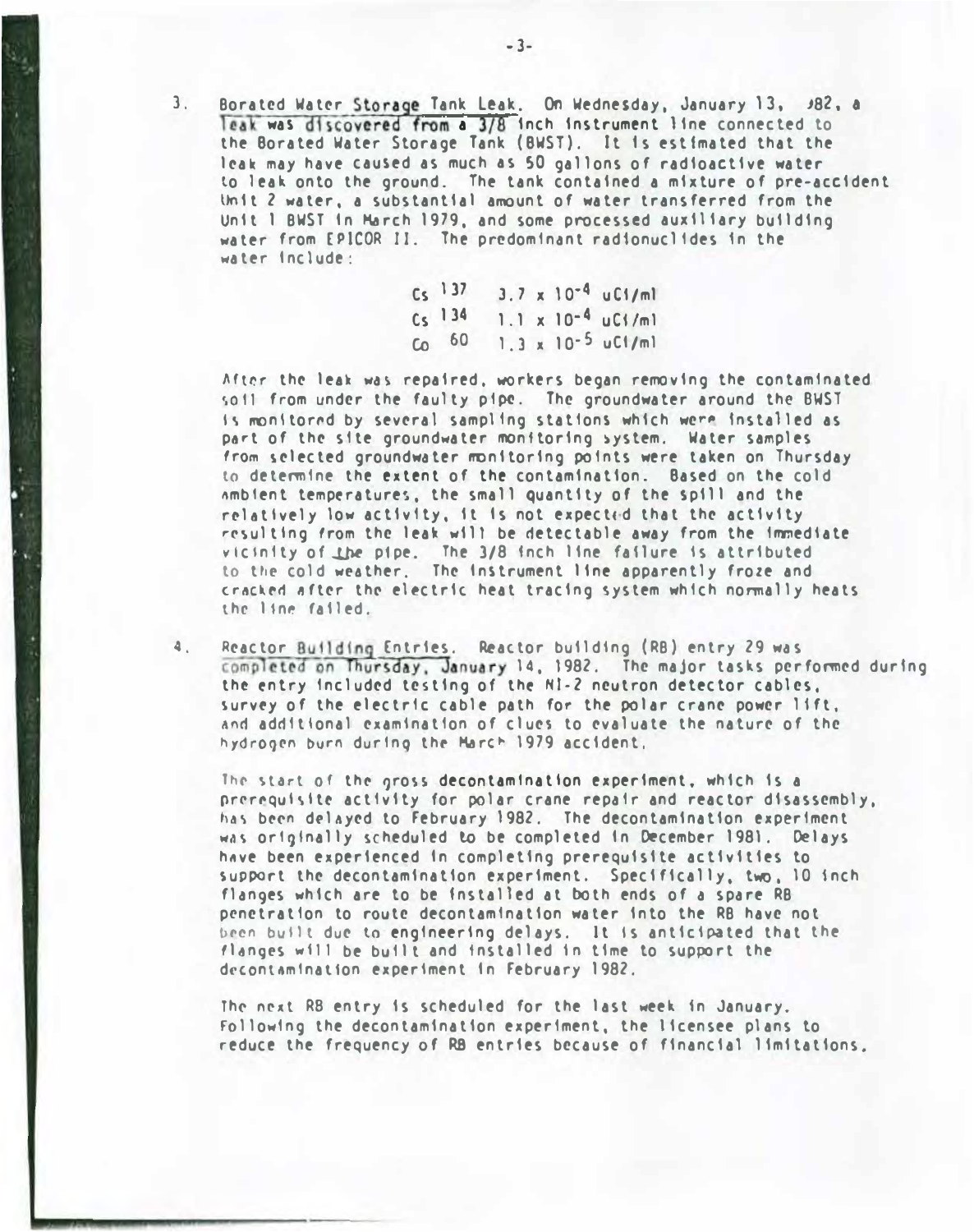## Meetings Held

1. On Monday, January 11, 1982, Lake Barrett participated in a taping of the "Controversy" television program on WPIX Channel 11. Pittsburg. The program discussed TMI and the National and Pennsylvania energy and waste disposal situation. The program will be aired on January 29, 1982 at 8:00PM.

 $-4-$ 

.·

 $. . . .$ .

:I

2. On Tuesday, January 12, 1982, Lake Barrett discussed the impact of GPU's financial difficulties on the Unit 2 cleanup and related items on WCAU's (Philadelphia radio) "Noon Report".

### Future Meetings.

- 1. On Tuesday, January 19, 1982, Lake Barrett will meet with the Lancaster County Southern End Affinity Group to discuss nuclear power regulation and Issues.
- 2. On friday, January 22, 1982, Lake f.arrett will meet with the Middletown Mothers to discuss TMI related issues in general.
- 3. The NRC's Advisory Panel for the Decontamination of TMI Unit 2 will meet on January 28, 1982 from 7:00 PM to 10:00 PM at the Holiday Inn, 23 South Second Street in Harr1sburg. The meeting will be open for public observation. The Panel plans to discuss alternative strategies for assuring financial resources to complete the TMJ-2 cleanup.
- 4. On Friday, February 26, 1982, Lake Barrett will be speaking for the dinner meeting being held by the Engineers Week Joint Planning Council to honor Lehigh Valley's Engineer of the Year and Young Engineer of the Year.
- �. On SAturday, Much 13, 1982, Lake Oarrett will address the Society of Manufacturing Engineers in William:port, PA, on the clrinup of THI and general aspects of nuclear power.